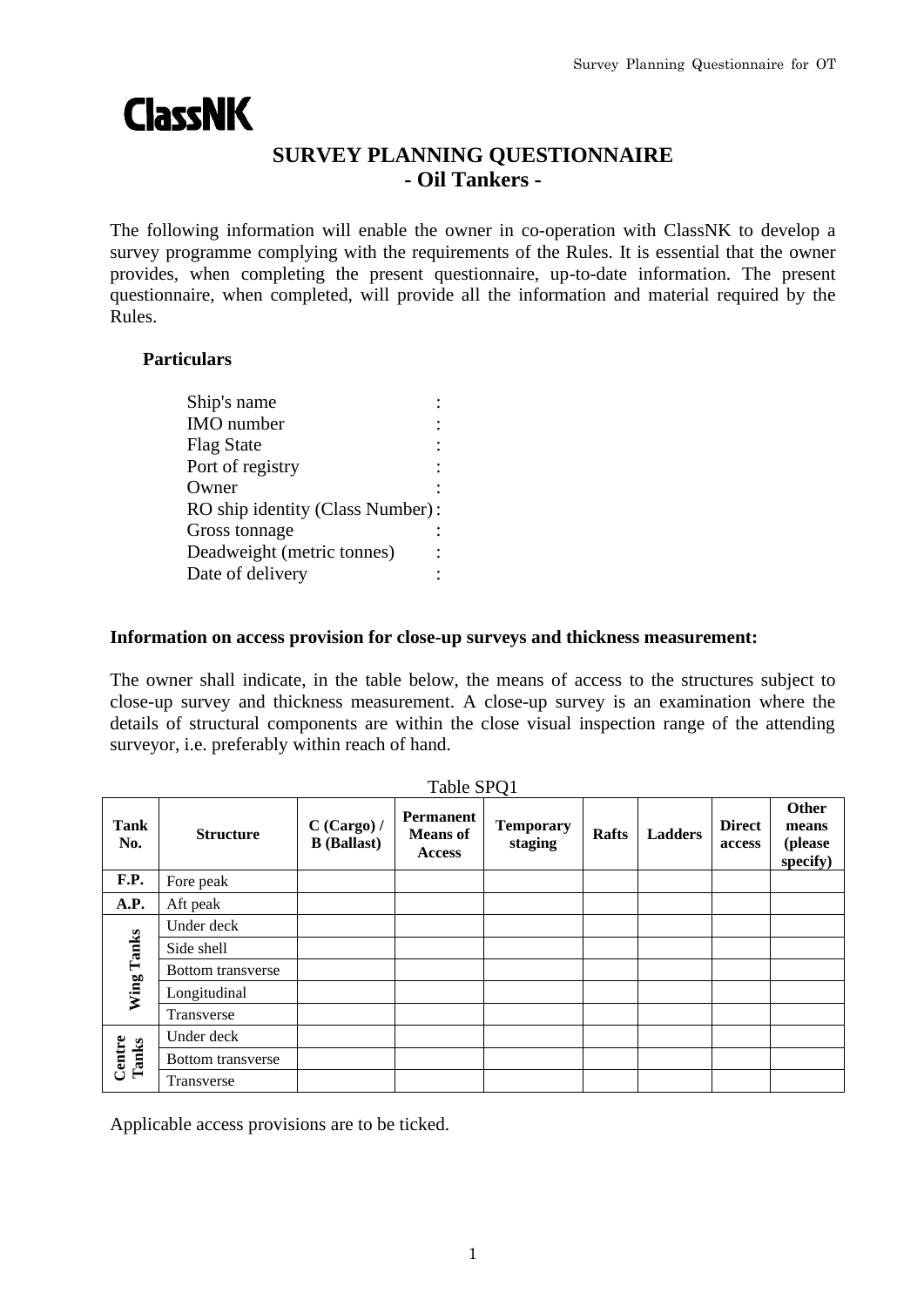**History of cargo with H2S content or heated cargo for the last 3 years together with indication as to whether cargo was heated and, where available, Marine Safety Data Sheets (MSDS)\***

*\* Refer to resolution MSC.150(77) on Recommendation for material safety data sheets fro MARPOL Annex I cargoes and marine fuel oils.*

\_\_\_\_\_\_\_\_\_\_\_\_\_\_\_\_\_\_\_\_\_\_\_\_\_\_\_\_\_\_\_

| <b>Ballast history for the last 3 years</b> |  |
|---------------------------------------------|--|
|                                             |  |
|                                             |  |
|                                             |  |
|                                             |  |
|                                             |  |
|                                             |  |
|                                             |  |
|                                             |  |
|                                             |  |
|                                             |  |
|                                             |  |
|                                             |  |
|                                             |  |
|                                             |  |
|                                             |  |
|                                             |  |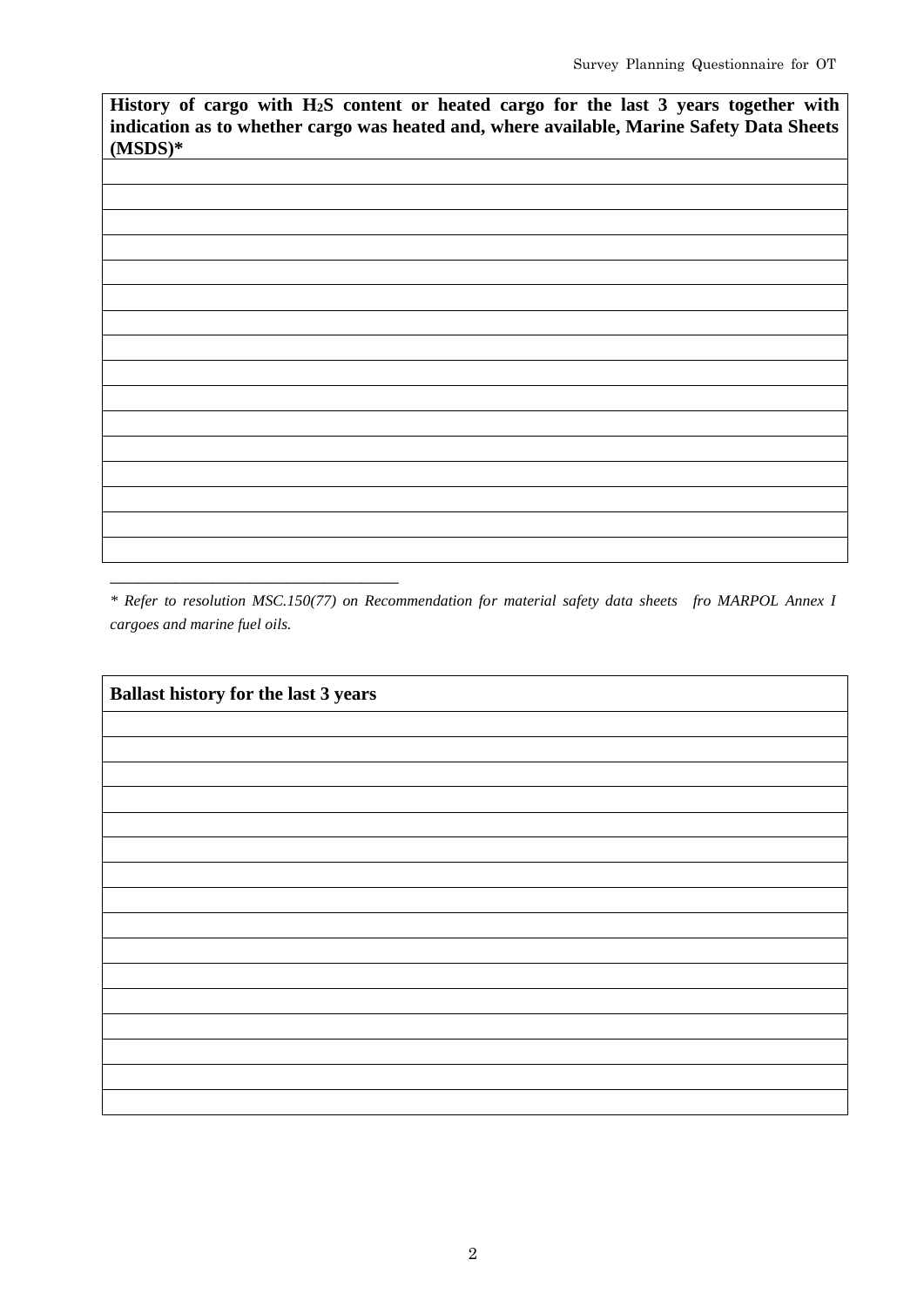#### **Owner's inspections**

Using a format similar to that of the table below (which is given as an example), the owner shall provide details of the results of their inspections, for the last 3 years on all cargo and ballast tanks and void spaces within the cargo area, including peak tanks.

| Tank No.             | Corrosion<br>protection | <b>Coating</b><br>extent | Coating<br>condition | <b>Structural</b><br>deterioration | Tank damage<br>history |
|----------------------|-------------------------|--------------------------|----------------------|------------------------------------|------------------------|
|                      | (1)                     | (2)                      | (3)                  | (4)                                | (5)                    |
| Cargo centre tanks   |                         |                          |                      |                                    |                        |
|                      |                         |                          |                      |                                    |                        |
|                      |                         |                          |                      |                                    |                        |
|                      |                         |                          |                      |                                    |                        |
|                      |                         |                          |                      |                                    |                        |
| Cargo wing tanks     |                         |                          |                      |                                    |                        |
|                      |                         |                          |                      |                                    |                        |
|                      |                         |                          |                      |                                    |                        |
|                      |                         |                          |                      |                                    |                        |
|                      |                         |                          |                      |                                    |                        |
| <b>Slop</b>          |                         |                          |                      |                                    |                        |
|                      |                         |                          |                      |                                    |                        |
|                      |                         |                          |                      |                                    |                        |
|                      |                         |                          |                      |                                    |                        |
| <b>Ballast tanks</b> |                         |                          |                      |                                    |                        |
| Aft peak             |                         |                          |                      |                                    |                        |
|                      |                         |                          |                      |                                    |                        |
|                      |                         |                          |                      |                                    |                        |
|                      |                         |                          |                      |                                    |                        |
|                      |                         |                          |                      |                                    |                        |
|                      |                         |                          |                      |                                    |                        |
| Fore peak            |                         |                          |                      |                                    |                        |
|                      |                         |                          |                      |                                    |                        |
| Miscellaneous spaces |                         |                          |                      |                                    |                        |
|                      |                         |                          |                      |                                    |                        |
|                      |                         |                          |                      |                                    |                        |

Note: Indicate tanks which are used for oil/ballast

- 1) HC=hard coating; SC=soft coating; A=anodes; NP=no protection; SS=stainless steel
- 2) U=upper part; M=middle part; L=lower part; C=complete
- 3) G=good; F=fair; P=poor; RC=recoated (during the last 3 years)
- 4) N= no findings recorded; Y= findings recorded, description of findings is to be attached to the questionnaire
- 5) DR=damage & repair; L= Leakages; CV= Conversion (description shall be attached to this questionnaire)

| Name of owner's representative:        |
|----------------------------------------|
| -------------------------------------- |
|                                        |
|                                        |